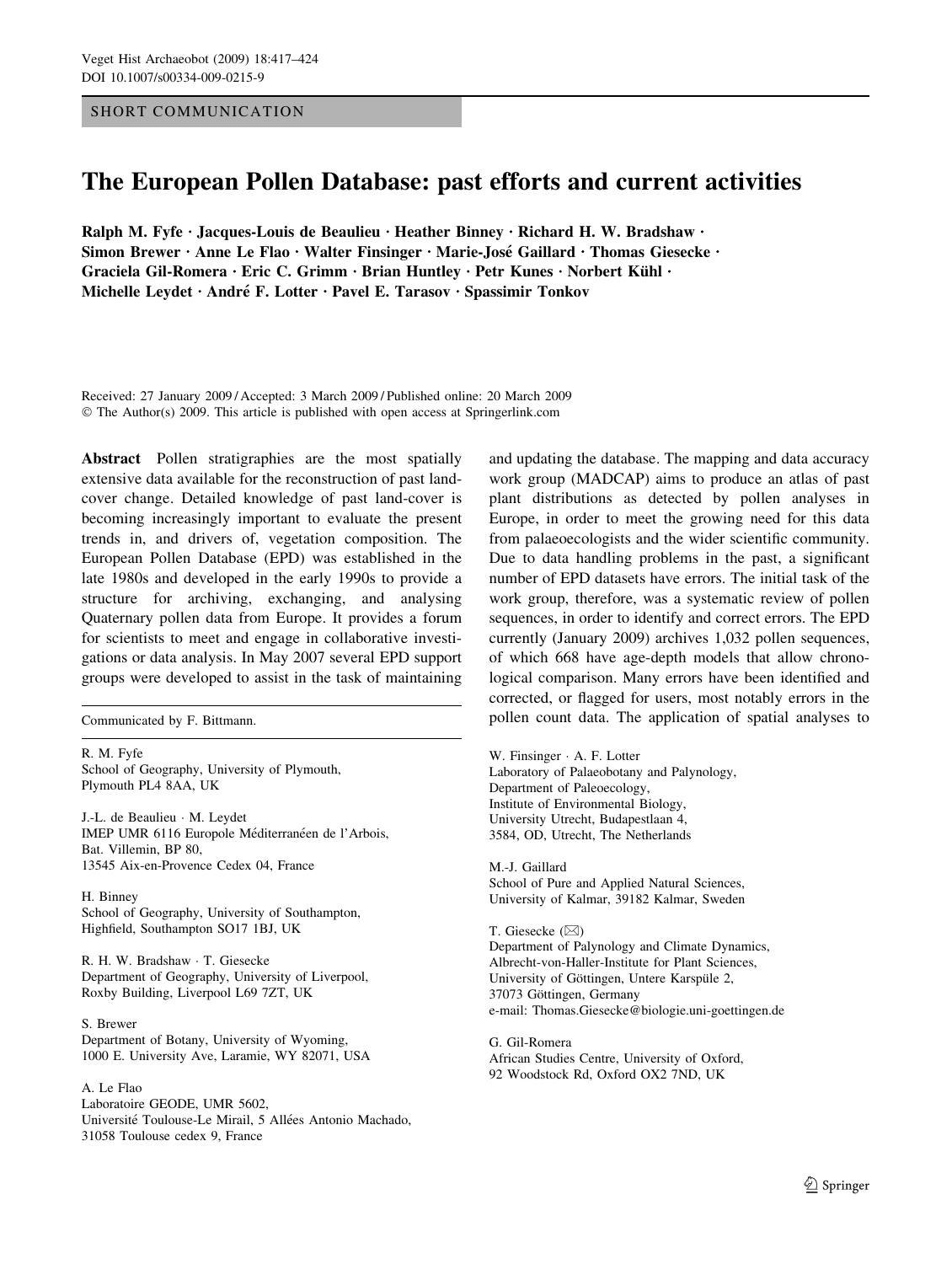pollen data is related to the number of data points that are available for analysis. We therefore take this opportunity to encourage the submission of pollen analytical results to the EPD or other relevant pollen databases. Only in this way will the scientific community be able to gain a better understanding of past vegetation dynamics.

Keywords EPD · European Pollen Database · Data accuracy · Data archive

# Introduction

The potential value of palaeoecological and geological databases has increased considerably in recent years, driven by increasing amounts of data and the use of vegetation models to study the past and forecast the future (Miller et al. [2008;](#page-7-0) Sitch et al. [2008\)](#page-7-0). Databases such as the European Pollen Database (EPD, [http://www.europeanpollendatabase.](http://www.europeanpollendatabase.net) [net](http://www.europeanpollendatabase.net)) are now considerably more than just long-term data repositories, having become important tools in multi-disciplinary research projects. The large body of European Quaternary pollen data is widely dispersed in the literature, but when organised into a common format, it becomes accessible for research into broad-scale vegetation dynamics and their interactions with climate and long-term

G. Gil-Romera

Institute of Geography and Earth Sciences, University of Aberystwyth, Llandinam Building, Penglais Campus, Aberystwyth SY23 3DB, UK

E. C. Grimm

Research and Collections Center, Illinois State Museum, 1011 East Ash Street, Springfield, IL 62703, USA

# B. Huntley

Centre for Ecosystem Science, School of Biological and Biomedical Sciences, Durham University, South Road, Durham DH1 3LE, UK

P. Kunes Department of Botany, Charles University of Prague, Benatska 2, CZ-128 01 Prague 2, Czech Republic

#### N. Kühl

Department of Palaeontology, Steinmann Institute, University of Bonn, Nussallee 8, 53115 Bonn, Germany

P. E. Tarasov

Department of Palaeontology, Institute for Geological Sciences, Free University Berlin, Malteserstr. 74-100 Haus D, 12249 Berlin, Germany

# S. Tonkov

Laboratory of Palynology, Department of Botany, St. Kliment Ohridski University Sofia, Dragan Tzankov blvd.8, 1164 Sofia, Bulgaria

development of human societies. The intention of this paper is: (1) to review the development of the EPD and (2) to highlight efforts made and solutions found to improve this data archive so that it may better serve the scientific community in the future. The decision to write such a paper was driven by the combined aims of giving a general overview of the past and current developments as a background to the future improvement of the EPD, and presenting the ongoing work of the Mapping and Data Accuracy Support Group. This paper is not intended as a definitive review, and parts may be biased by the personal views of the authors.

# Role of the EPD

Pollen stratigraphies are probably the most spatially extensive data available for the reconstruction of past changes in terrestrial and aquatic vegetation composition. In addition to using pollen records to investigate vegetation dynamics at individual sites through time, palaeoecologists have used the large amount of information stored in the database to address a range of scientific questions at regional or continental scales, such as (1) the reconstruction of patterns of past climate change through time and space (Davis et al. [2003\)](#page-7-0), which in turn is important in studies of general circulation models in the past (Bonfils et al. [2004\)](#page-7-0); (2) studies of the spread of plants, especially trees, since the last glaciation (Brewer et al. [2002](#page-7-0); Terhürne-Berson et al. [2004](#page-7-0); Giesecke and Bennett 2004; Conedera et al. [2004;](#page-7-0) Krebs et al. [2004;](#page-7-0) Van der Knaap et al. [2005;](#page-7-0) Magri [2008\)](#page-7-0); (3) reconstructions of past plant distribution patterns which allow testing of our understanding of factors limiting these and models that attempt to capture them (Giesecke et al. [2007;](#page-7-0) Liepelt et al. [2008\)](#page-7-0) and increased precision in past land-cover reconstructions (Gaillard et al. [2008;](#page-7-0) Broström et al. 2008; Caseldine et al. [2008](#page-7-0)). In addition, knowledge of pollen-inferred past landcover changes allows evaluation of the consequences and legacies of past land-use and provides information on the dynamic responses of vegetation to a constantly changing environment. This may allow us to evaluate threats to our natural environment and define aims for the conservation and management of Europe's landscape (Anderson et al. [2006](#page-6-0); Willis et al. [2007\)](#page-7-0).

The increasing understanding of these topics, and the need to analyse spatial patterns, makes it necessary to draw information from more than a single pollen record. Many of these investigations require the availability of datasets because only limited information can be extracted from printed pollen diagrams. Therefore, data archives such as the EPD and other global databases play an important role in the collation and archiving of data at the extensive spatial scales needed for analyses at regional or continental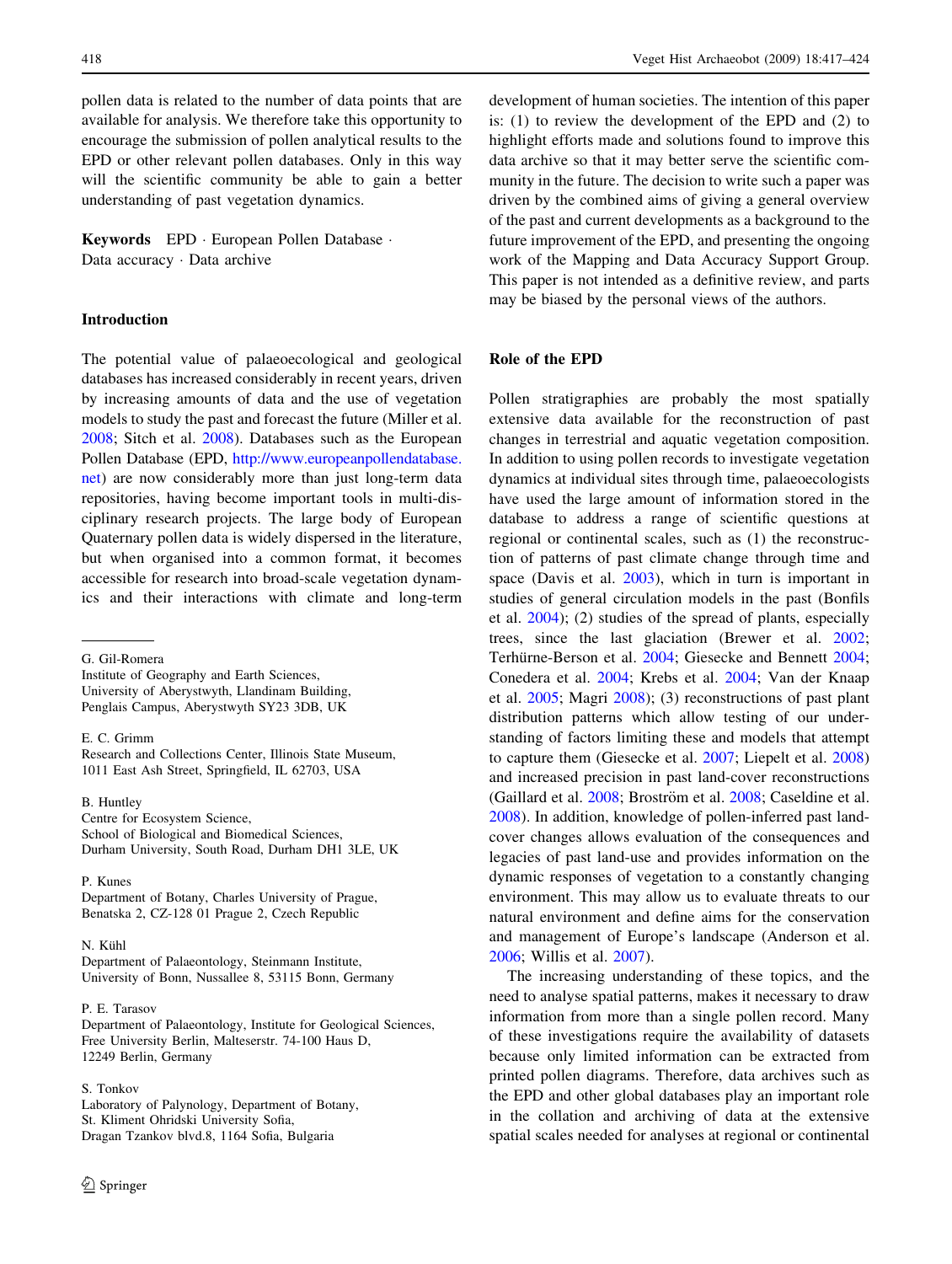

Fig. 1 Decay function in information and data associated with pollen sequences through time (adapted from Mitchener et al. [1997\)](#page-7-0)

scales. The storage of original pollen count data and their associated metadata is important for between-site comparisons and spatial analyses. The EPD has become the main archive for provision of the above functions for Quaternary pollen analytical results from western Eurasia. In addition to serving as a data archive for extensive spatial analyses, the EPD also plays an important role for individual data contributors in mitigating against the inevitable metadata loss (''information-entropy'', sensu Mitchener et al. [1997](#page-7-0)) that occurs through time (Fig. 1). Both count data and metadata have a natural decay function through time as a result of memory recall, accidental data loss, changes in storage media and subsequent incompatibility, and retirement or death of the original investigators.

#### A short history of the EPD

Towards the end of the 1980s the IGCP 158b working group led by B. E. Berglund and M. Ralska-Jasziewisczowa, and palynologists involved in EU research programs on palaeoclimatology (A. Pons, W. A. Watts, B. Huntley) both needed improved maps of late Quaternary palaeovegetation based on the large sets of pollen data acquired since the 1960s. The work of Huntley and Birks ([1983\)](#page-7-0) had demonstrated the value of spatial analysis of pollen data, and had a great influence on many European palynologists. These groups realised the need for a pollen database (the EPD). In 1988 the first EPD-related discussions and meetings took place involving, amongst others, J. Guiot, I. C. Prentice, B. Huntley, B. E. Berglund and G. L. Jacobson. These discussions resulted in a meeting in 1989, convened by B. E. Berglund, to discuss the organisation of the database, which was attended by representatives of 18 European countries. The proposal by A. Pons to host the EPD in Arles was accepted. Two subsequent workshops in Wilhelmshaven (1990) and Arles (1991) led to the definition of the database structure, the administrative structure (an Advisory Board representative of the different European regions and an Executive Committee of three persons invited to meet every year to review EPD progress) and the ''protocol'' ruling the rights and the duties of data contributors and users. The EPD and the North American Pollen Database (NAPD) were established simultaneously through active collaboration with E. Grimm and J. Keltner. This was done to ensure compatibility and to contribute towards the ultimate goal of a Global Pollen Database. In 1990, thanks to European and French national funding, R. Cheddadi was appointed as EPD Manager to work alongside J. Guiot, J.-L. de Beaulieu and later S. Hicks, who served for many years as the Executive Committee Chair. In January 1991 the first newsletter was sent to European Quaternary palynologists asking them to contribute their data to the EPD.

The EPD was set up to provide an inclusive and permanent archiving facility to all palynologists for storing the basic data that had been generated within European research. It was anticipated that the EPD would also become a tool by means of which further research on biogeographical, palaeoclimatological and palaeoecological problems could be addressed, at a variety of different spatial and temporal scales. The role of past environmental archives in the understanding of global climatic change was clear from the early 1980s; contemporary societal concerns about climatic change have resulted in an even greater role for archives of past environments.

The 1990s were very busy times for the EPD, with numerous training courses organised in Arles and elsewhere. A major task was to harmonize the pollen taxonomy and nomenclature, which was first undertaken by B. Huntley and his group, and later developed and finalized in 1993 by a working group coordinated by M. J. Gaillard and joined by S. Peglar, J. van Leeuwen, L. Wick and J.-L. de Beaulieu. The BIOME6000 initiative stimulated palynologists to share pollen data, and much of the data from the former Soviet Union and Mongolia was compiled as part of this project, facilitated by funds obtained from the EU (INTAS) to promote the participation of these partners (Prentice et al. [1996;](#page-7-0) Tarasov et al. [1998](#page-7-0)). Unfortunately, the team hosting the EPD (IMEP) did not succeed in securing a permanent position for a database manager from their French administration. From 1995 to 2003 funding for the further development and management of the EPD was dependent upon collaboration with forest geneticists involved in EU research projects (FAIROAK, CYTOFOR and FOSSILVA) that used the EPD as a tool for linking phylogeography and palaeobiogeography of forest trees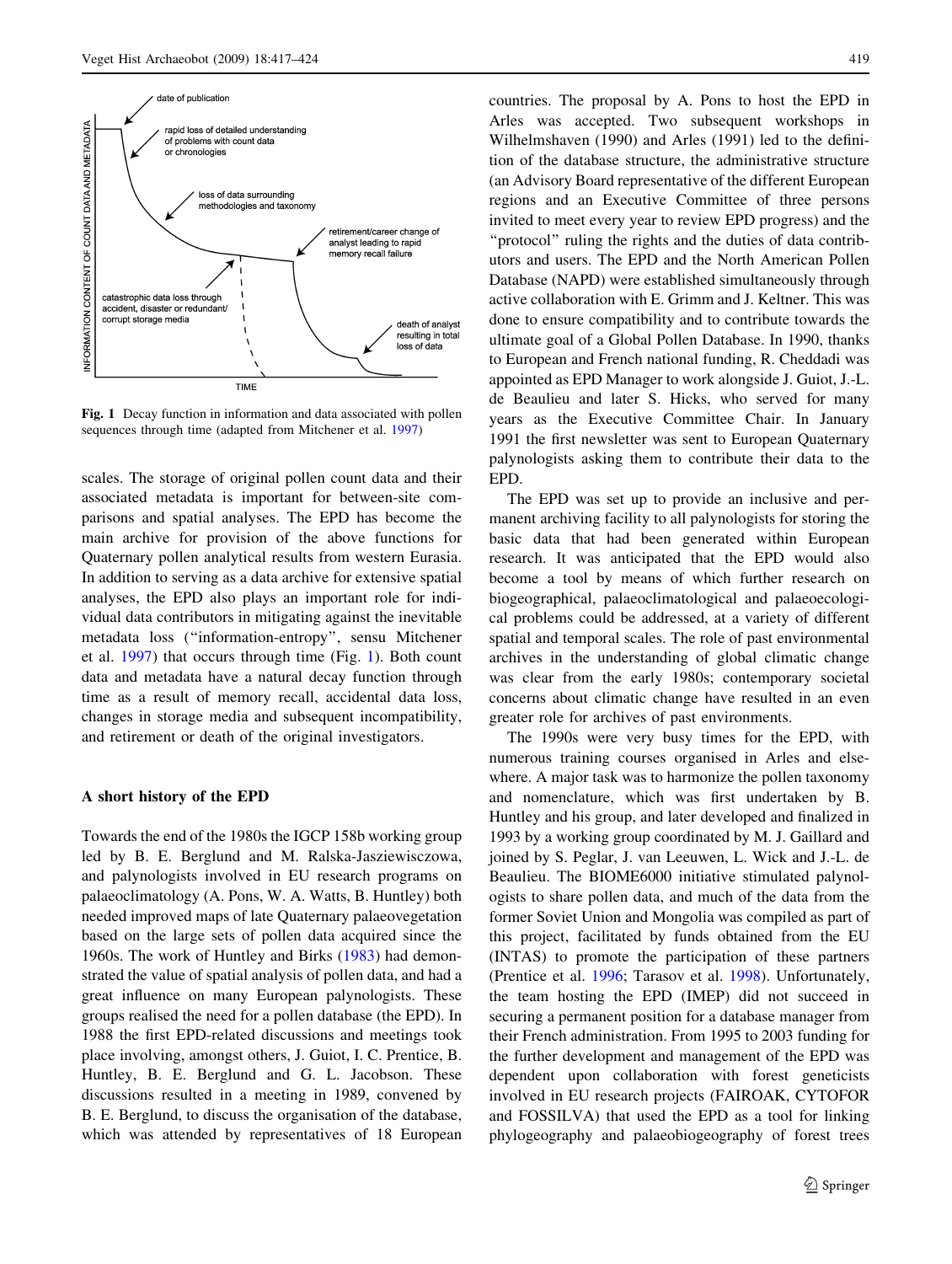



(Petit et al. [2002](#page-7-0); Cheddadi et al. [2006;](#page-7-0) Magri et al. [2006](#page-7-0)). When the FOSSILVA project ended in the early 2000s the EPD was unfunded. It managed to survive thanks to the altruistic contribution of R. Cheddadi, whose position was now supported by other projects, thus limiting his ability to commit time to the EPD. The EPD became a relict database, with no development or incorporation of new data. At the end of 2006 IMEP obtained a permanent position for a new database manager (M. Leydet) from the University of Aix-Marseille and data compilation resumed, with the support of the NOE EVOLTREE project.

In May 2007 a special open meeting to discuss the future of the EPD was convened by R. Bradshaw and J.-L. de Beaulieu in Arbois (France) under the auspices of a EuroCLIMATE workshop with sponsorship from EVOL-TREE. The workshop, attended by 78 European palynologists, had a range of outputs that can be reviewed on the EPD website [\(http://www.europeanpollendatabase.](http://www.europeanpollendatabase.net) [net](http://www.europeanpollendatabase.net)). The most important result was the foundation of a range of support and working groups to help maintain and update the database. The Mapping and Data Accuracy working group (MADCAP) is one of the EPD support groups founded at this meeting. Another such group, the taxonomy and nomenclature working group, already existed and has provided essential services for the database in past years. At the 2007 open meeting, all support groups were initially populated with volunteers present or represented by colleagues. Some groups have subsequently grown in the number of their members. All support groups are open to anybody interested in supporting the EPD. In September 2008 these working groups reported to a

well-attended open meeting of the EPD at the International Palynological Congress, Bonn, at which a new administrative structure for the EPD was proposed and accepted. It was decided that the EPD would be managed by a board comprising an elected chairman and the spokespersons of the working groups. The term of office of the chairman would be 4 years and support groups elect their spokespersons as they see fit. Richard Bradshaw was subsequently elected as chairman.

### Status of the EPD

Since its establishment in 1992, many European palynologists have submitted pollen counts to the EPD and in January 2009 a total of 1,032 pollen sequences from 877 sites were held in the database; together these comprise well over one million individual pollen counts. Of these sequences, referred to in the database as entities, 668 have an associated chronology that is in most cases based on an age-depth model that makes use of radiocarbon-dated samples from a series of known depths (Figs. 2, [3](#page-4-0), [4\)](#page-4-0). The full original information on age determinations, most commonly radiocarbon, is stored in archival tables of the database. Age-depth models derived from this information are stored in research tables and several age-depth models may be stored for any individual entity. Currently these models are generally based on the uncalibrated radiocarbon time-scale. However, efforts are being made to construct age-depth models using calibrated radiocarbon age determinations. The EPD also gives palynologists the option to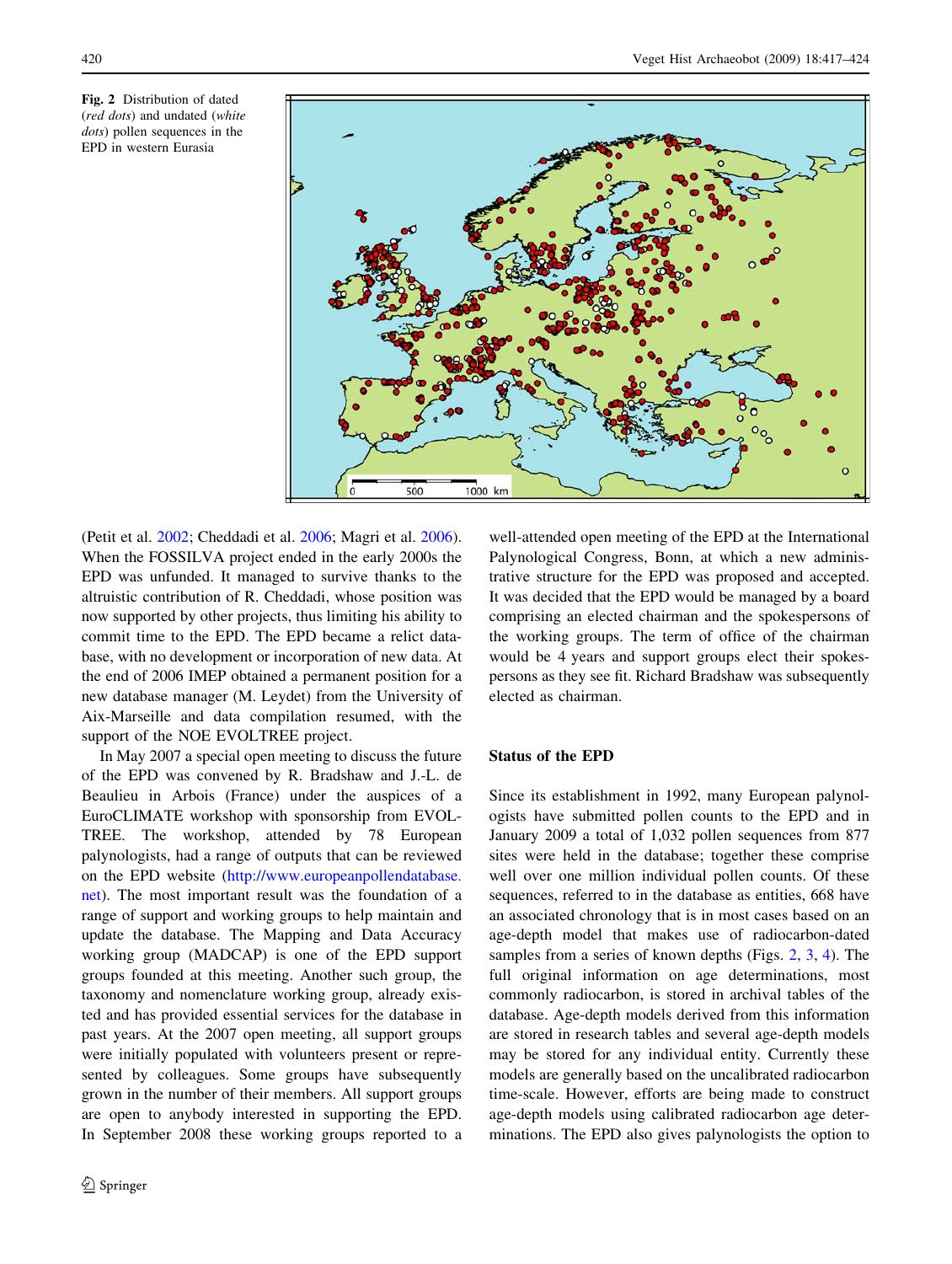<span id="page-4-0"></span>Fig. 3 Distribution of dated (red dots) and undated (white dots) pollen sequences in the EPD in eastern Eurasia



archive datasets but restrict access to the count data. This option may be used by authors who are still in the process of publishing their data but at the same time wish to highlight its existence because this may lead to the establishment of new collaborations. The EPD currently holds data for 143 sites that have a restricted status.

As a result of the considerable collaborative effort from the outset, the database is largely compatible with other continental databases such as the African Pollen Database, the Latin American Pollen Database, the North American Pollen Database and the Global Pollen Database. It currently contains 57 tables divided into five categories: archival; look-up; research; system; and views. Of these, the archival tables contain the original data (for example raw counts), the look-up tables contain reference



Fig. 4 Temporal distribution of pollen samples with an allocated age within the EPD for the last 21,000 years; samples with older ages were cut off

information (e.g. plant taxonomy) and the research tables contain information relating to analyses of the data (for example age-depth models). The database is currently managed using Paradox, although it has also been transferred to PostgreSQL to allow web access and there is a general agreement to migrate to a new database system. The complex table structure of the EPD was designed to make full use of the power of a relational database, so that all entries in the database can be queried concurrently. It is thus possible, for example, to find all sites with chronological information that have more than 1% Plantago lanceolata pollen 5,000 radiocarbon years ago. In order to be able to execute such a query, the user needs to download the full database. Users less experienced with working with Paradox or PostgreSQL databases may find it easier to work with the database in MS Access, and an access version of the database has been provided for download from the EPD web site.

Users who are interested in working with a small number of sites or particular sites may find it easier to use the online facilities. Currently the data in the EPD can be browsed, queried, visualised and selected datasets downloaded using the 'Fossil Pollen Database Viewer' developed by Nicolas Garnier at MEDIAS-France in close co-operation with the African Pollen Database (managed by A. M. Lezine).

Developments in approaches to storing and accessing palaeoecological datasets will result in changes to the underlying structure of the EPD in the near future. There is a need to migrate the EPD to a modern SQL-compatible database structure and to change the table structure in line with other palaeoecological databases. These developments will offer the opportunity to combine other types of palaeoecological data into the database. For example, the growing macrofossil databases with European data could be easily incorporated. A downloadable Access version of the database will become available with a range of different example queries that allow inexperienced database users to gain full use of all aspects of the database. These developments will make it simpler for all palaeoecologists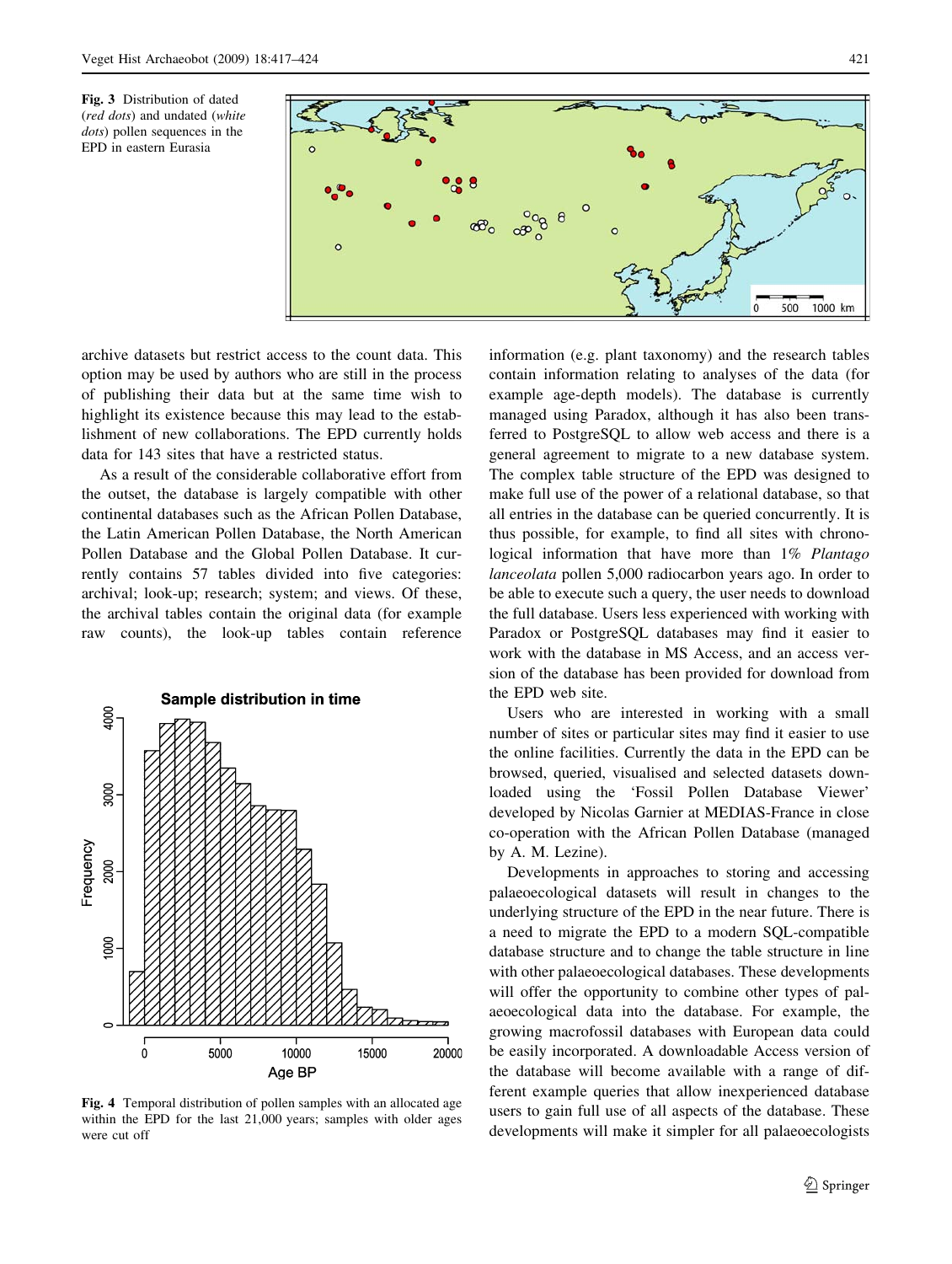to access and use the database. It is hoped that greater use of the EPD will also lead to positive feedback and user-led improvements, for example, improved age-depth models generated within research projects should be submitted. Maintenance of the database in both the current and projected future format requires substantial effort from the database manager. Collaborative community effort through new initiatives such as the EPD support groups will inevitably lead to a database that is better able to serve the needs of European palynologists and other potential users.

# MADCAP activities

The MADCAP support group aims to make the data in the EPD more available to the scientific community and thus to enhance its use. The key goal of the group is to produce a new web-based version of a European palaeo-vegetation atlas that provides maps of past pollen percentages for visualisation, teaching purposes and as a basis for datamodel comparisons. In order to achieve this goal the group has undertaken a systematic review of the data currently held in the EPD with the aim of identifying problems with individual site records, and of flagging for correction of any errors within the database. This process has followed a standardized protocol. Data have been downloaded from the EPD, pollen diagrams constructed and, wherever possible, checked against the original publications. In the first instance, sites that have some chronological control were chosen and age-depth models were included in the review process, as these will form the basis for the palaeovegetation atlas. The age-depth models for each site within the database have also been checked. Members of the group combine different regional expertise so that diagrams from most European regions were checked by a person with knowledge about their regional vegetation history. Where data handling errors have been identified, this has been fed back to the database manager, who is a member of the group, for flagging or, where possible, correction. MADCAP members have checked 711 pollen sequences. In the effort of compiling maps for the past, collaboration with the Taxonomy and Nomenclature Support Group (PTN) is essential. While MADCAP focuses on the metadata and count data, the PTN ensures that the identifications of different analysts are comparable and that different taxonomic levels can be resolved. Already, the pollen taxonomy and nomenclature of all pollen data entered in the database has been checked and harmonized by the PTN group.

Generation of the new palaeovegetation atlas is in progress using the dated sites from within the EPD. At the present time age-depth models are being constructed. The final dataset used to compile the atlas will be made available to the wider community following completion of the project, as will a grid-plan of results for each taxonomic unit.

# Errors within the EPD

The EPD evolved at a time when personal computing was an emerging growth area rather than a matter of routine. As a consequence there are a number of errors within the EPD that result from data entry, handling, and conversion. Errors are manifest in both the metadata and in the raw count data. Although these errors are more common in older datasets, they still occur in datasets that have been submitted more recently and are to some extent inevitable. The most severe errors in the metadata are incorrect latitude/longitude information that may lead to site location errors of up to hundreds of kilometres, and incorrect or missing site references. These errors were encountered in 1.1% and 6.6% of checked sites, respectively (Table [1](#page-6-0)). A less severe error for the production of a palaeovegetation atlas is the incorrect or missing elevation of a site. With regional knowledge, these errors generally are easily detected and correctable.

Errors within the raw counts are typically the result of the process of conversion between different file types or importing the dataset into the EPD. Errors may be systematic within sites (for example, switching of count data between taxa A and B), or random (one taxon in an individual sample swapped for another). These errors are usually obvious: the count for Artemisia may be switched with that for Alnus for a single sample, for example, resulting in an isolated high value for one associated with an atypical low value for the other. In very few cases, entire samples were switched (for example, switching of depths between samples X and Y) or assigned an incorrect depth. These errors can be confirmed by checking against the original publication. It is possible that count data for individual taxa are missed through the data conversion. In such cases the original data contributor may need to be contacted to re-submit the dataset, where this is still possible.

The errors described so far are critical and unfortunate, because they are situated in the archival tables. Less serious for the database, but important for users, are errors, misjudgements or misinterpretations in the construction of age-depth models. Age-depth models that are based on very few age determinations often interpolate and/or extrapolate over many thousands of years and have very large but rarely quantified uncertainties (Parnell et al. [2008](#page-7-0)). This can result in errors that may only be obvious, for example, where a late-glacial pollen spectrum is assigned to a Holocene age or vice versa. MADCAP members have, to date, suggested changes to the chronologies, or already made new ones, for a number of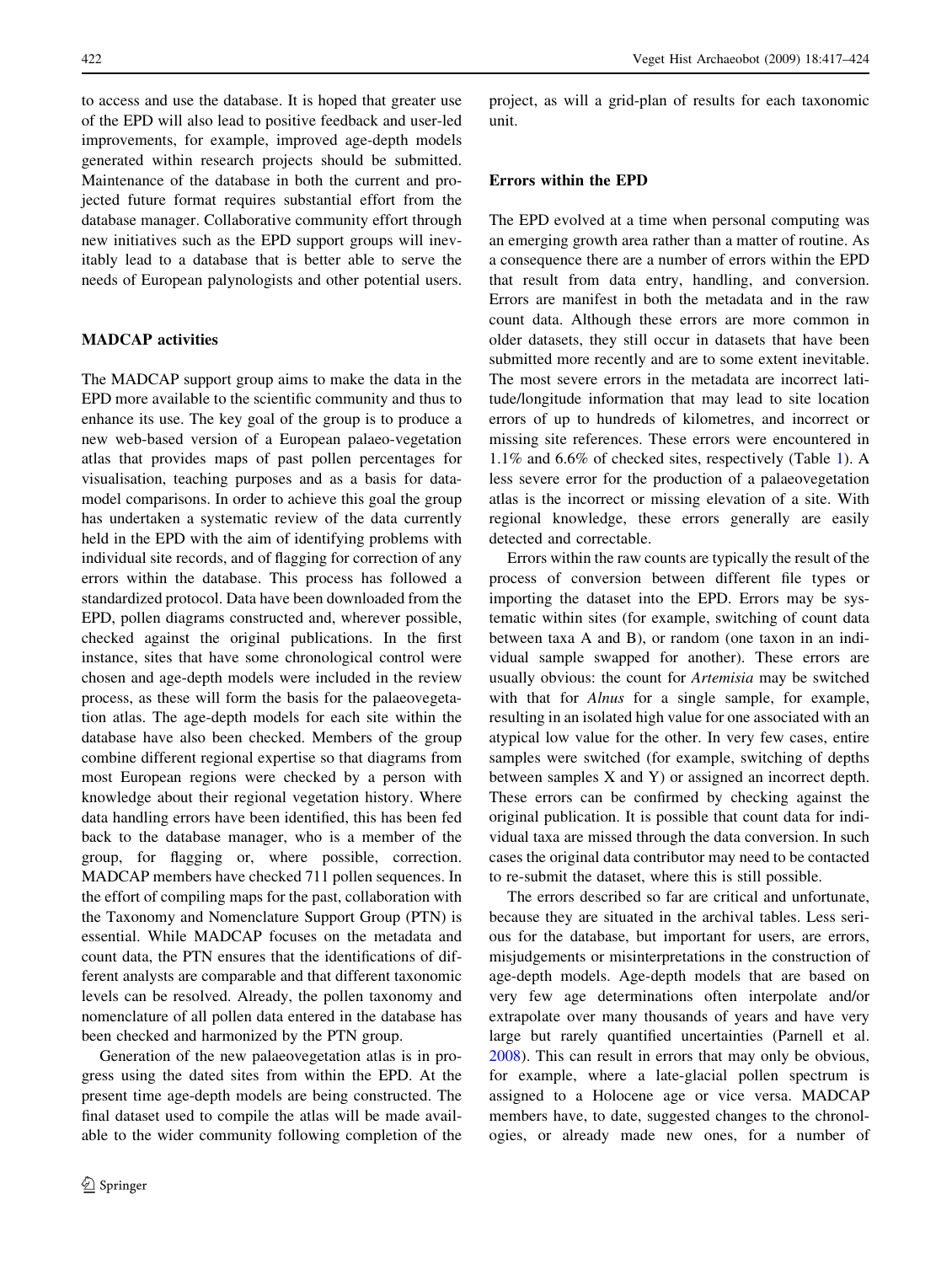<span id="page-6-0"></span>Table 1 Types and numbers of errors encountered in the EPD

| Errors in   | Error types/corrections made                 | No. of errors | Entities checked $(\% )$ |
|-------------|----------------------------------------------|---------------|--------------------------|
| Raw counts  | Counts switched/swapped                      | 26            | 3.7                      |
|             | Samples switched or assigned incorrect depth | 5             | 0.7                      |
|             | Flag sample/record                           | 15            | 2.1                      |
| Chronology  | Change suggested                             | 20            | 2.8                      |
|             | New chronology made                          | 9             | 1.3                      |
|             | Chronology flagged                           | 75            | 10.5                     |
| Coordinates | Incorrect longitude/latitude corrected       | 8             | 1.1                      |
|             | Incorrect elevation corrected                | 3             | 0.4                      |
|             | No elevation                                 | 24            | 3.4                      |
| References  | Incorrect/missing reference corrected        | 47            | 6.6                      |
|             | No reference                                 | 58            | 8.2                      |

sequences (Table 1). Chronologies based on only one or two radiocarbon dates have been flagged due to their potentially low precision. However, users are encouraged to be critical of the available age-depth models and where necessary to construct their own. Users who construct new age-depth models are encouraged to submit these to the EPD where they will be stored in research tables.

All contributors and users of the EPD are strongly encouraged to report any errors which they encounter to the database manager. Each error should be clearly described and, if possible, suggestions made as to how it may be resolved.

# Concluding remarks: the benefits of submitting data to and building the EPD

Submission of pollen data offers a range of benefits to individual European palynologists and to the community as a whole. Over time, memories fade, storage media evolve and data loss occurs. The EPD provides an archive that can reduce the chance of at least part of this loss. Submission of data may act as an additional tool for wider dissemination of findings, especially in cases where the data is published in books or regional journals. In the past, submission of data has led to increased collaboration between data contributors, resulting in innovative projects, joint publications and enhanced citation of work. In order to further facilitate this, the international peer-reviewed journal Grana now offers short publications of pollen diagrams that have been submitted to the EPD in a new 'Contributions to the European Pollen Database' section (Bradshaw [2007\)](#page-7-0); recent examples include Jankovská et al. ([2007\)](#page-7-0) and Stefanova et al. [\(2008](#page-7-0)). The EPD also has dedicated space on the website for a wiki [\(http://www.europeanpollendatabase.net/wiki/\)](http://www.europeanpollendatabase.net/wiki/). This space has been developed to foster discussion, community building, participation and knowledge exchange amongst European pollen analysts.

The precision of spatial analyses of pollen data is related to the number of data points (sites) that are available for analysis. Such studies, and their application to data from the EPD outlined above, are made possible by the willingness of European pollen analysts to share their data in public access archives. The original aims of the EPD were to provide an archiving facility for the pollen analytical community with the understanding that data would be accessible and open for use by all. This remains true, and the importance of such an archive has been seen in recent trends towards using observations of past environmental changes and their consequences to improve forecasts of future changes and their potential impacts. We wish to take this opportunity to encourage the submission of pollen analytical results as a routine part of research. Only in this way will we be able to gain a better understanding of the past and contribute to a sustainable future.

Acknowledgments We wish to thank the efforts of all the individuals who have played a role in getting the EPD to the position it is in today and in particular Joel Guiot, Rachid Cheddadi, John Keltner and all those who have served as members of the EPD Advisory Board and Executive Committee. A number of these provided valuable constructive comments on an earlier version of this commentary, including Sheila Hicks, Tiiu Koff and Wim Hoek. The open meeting of the EPD in 2007 was supported by the European Science Foundation EuroCLIMATE programme. We also wish to thank all those who have contributed data to the EPD.

Open Access This article is distributed under the terms of the Creative Commons Attribution Noncommercial License which permits any noncommercial use, distribution, and reproduction in any medium, provided the original author(s) and source are credited.

# References

Anderson JN, Bugmann H, Dearing JA, Gaillard M-J (2006) Linking palaeoenvironmental data and models to understand the past and to predict the future. Trends Ecol Evol 21:696–704